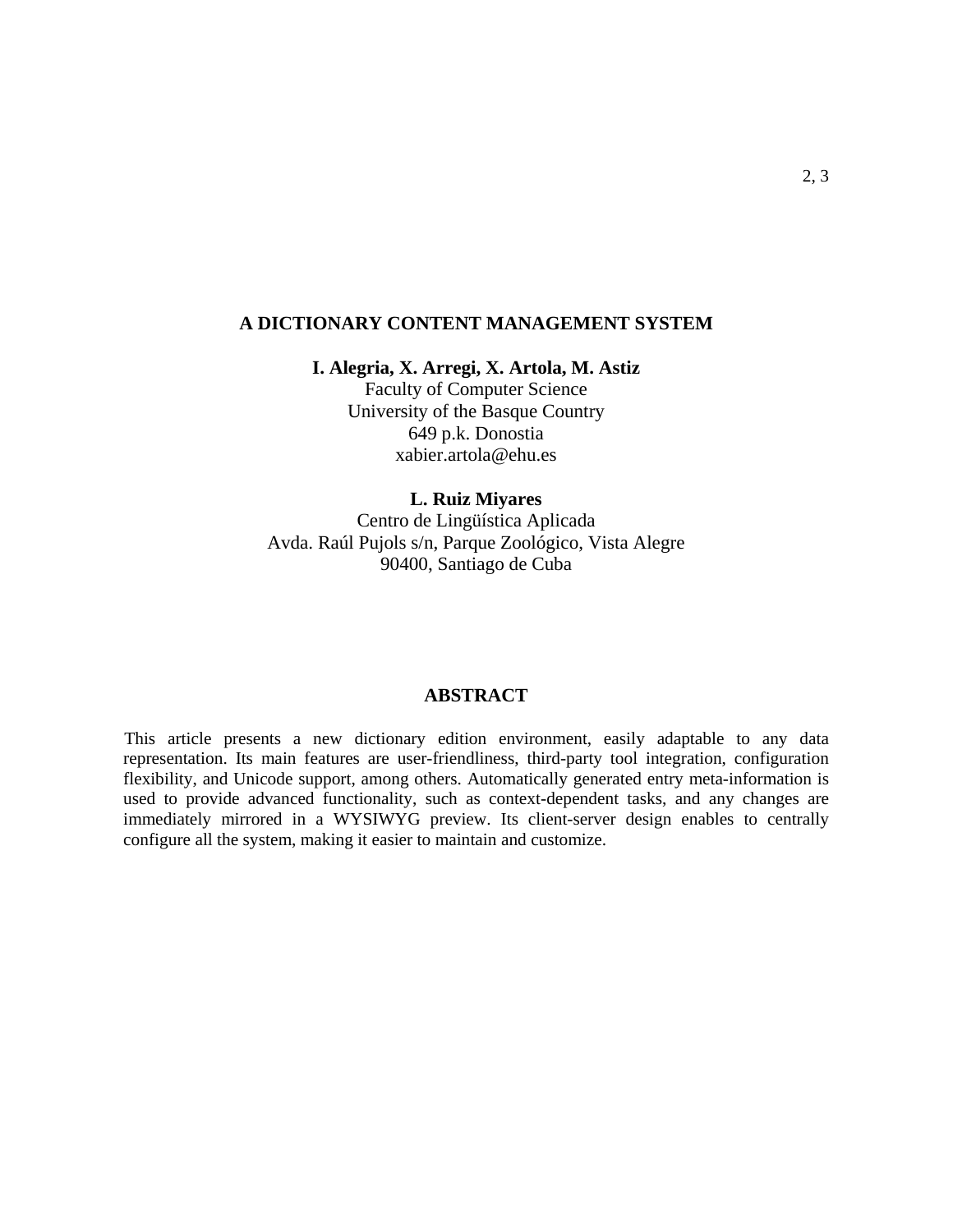## **A Dictionary Content Management System**

# **1 Introduction**

Modern dictionary publishers have to face the need to use advanced computer software. Despite the demanded additional time dedication, it is the only way to maintain complex databases while avoiding usage difficulties. Customized edition environments are necessary but, at the same time, can result very costly.

For that reason, they are mostly developed by big dictionary publishers (McNamara 2003), sometimes from scratch, and their design is kept private. Instead, other approaches have tried to produce non-specific edition and publishing systems, easily adaptable and promisingly independent to the original encoding or storage (Joffe & de Schryver 2004).

With similar goals in mind, we have developed a new flexible content management system, with the aim of building a customizable and scalable open source solution. This demo shows the current state of this dictionary edition environment, which is already being used.

While the main goal was to design a generic sophisticated system, there was the specific need of such an application for the edition of the Cuban *Diccionario Básico Escolar* (DBE) dictionary (Miyares 2003), which we have been working on. This dictionary was originally written and maintained in RTF format but, after a semiautomatic conversion process, it has recently been encoded into XML documents.

Besides, the aim was to integrate multiple dictionaries into a single lexicographic data bank, which involves problematic issues such as redundancy and cross references. In fact, future plans include integrating another dictionary, which would describe the Spanish used in the Caribbean countries, into the database of the DBE, since both dictionaries are closely related in terms of lexicographic content.

## **2 Features of the CMS**

One of the main goals of the edition environment is its ease of use. For that reason, separate design layers have been used to obtain usage transparency and software reusability. Lexicographers working with this application always handle dictionary entries, instead of abstract database values, and should not be aware of technical storage issues. Moreover, WYSIWYG techniques are combined with automatic generation of meta-information, in order to provide accurate context-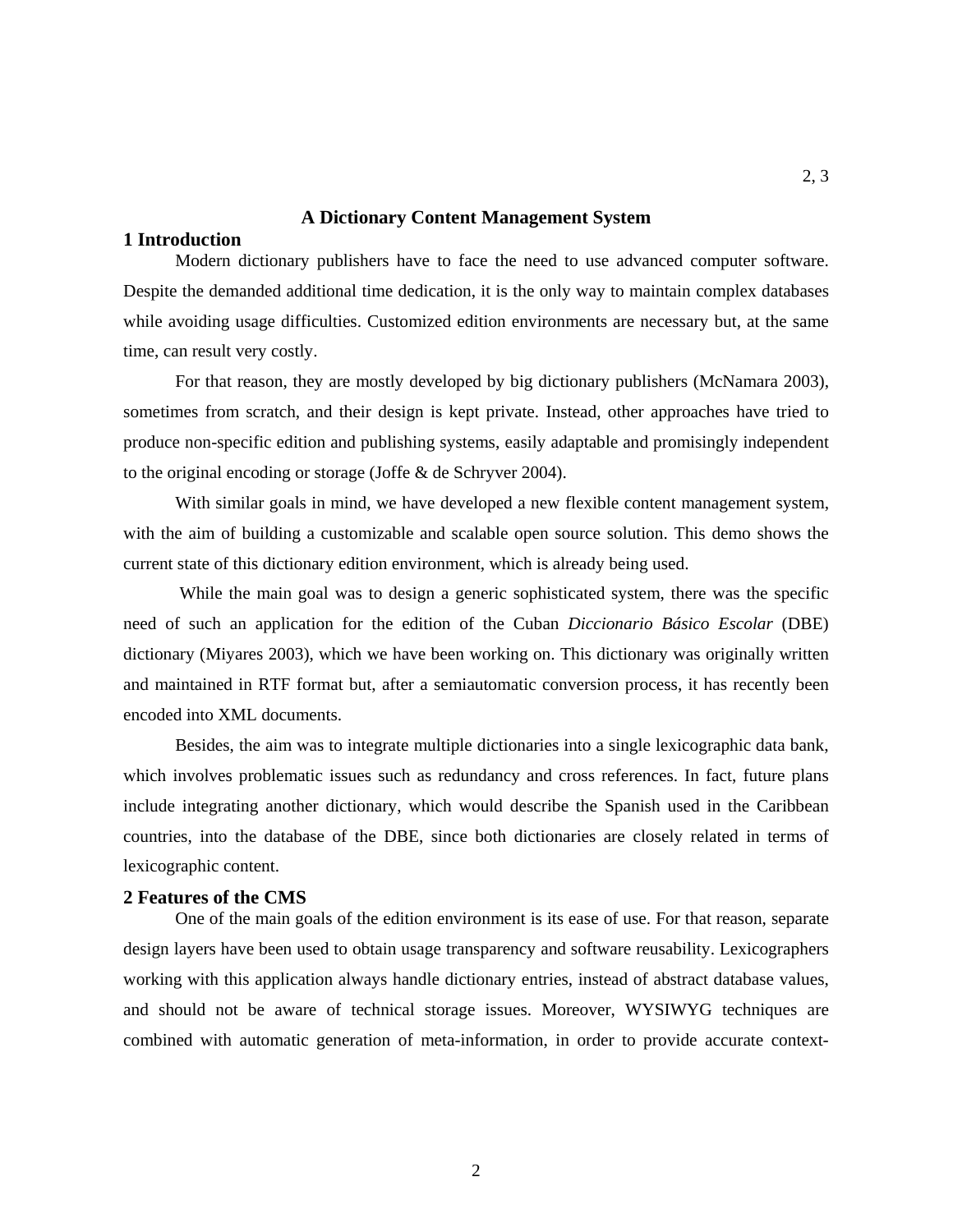dependent functionality. To approach this, the following ideas have been taken into account in the design and development of the application.

### *2.1 Architecture: client-server*

Considering the need of a central database, it has been necessary to design a server application that interacts directly with the database, be it relational, XML native, object-oriented or some other. We chose for our system the Berkeley DB XML, which is an open source native XML DB management system. An important fact is that the server must offer a programming interface, in terms of SOAP web services, through which the client application obtains the XML version of entries, indices, etc. The server should also inform of more static aspects of the system as, for example, localization strings.

Besides, the user is allowed to create and edit entries on the client-side, as easy and intuitively as possible. The application offers assistance not only for basic edition operations, but also predefined tasks, queries and integrated consultation resources, such as corpora, third-party dictionaries and spell checkers. On the contrary to the server, the client application always handles XML trees, which will normally be edited and then passed back to the server.

The design of the system enables to easily customize the client by changing some configuration files, which are special purpose XML or XSLT documents stored on the server. This feature makes possible to centrally change the behaviour of the whole system. For instance, the design of dialogs, as well as their sequence order, are completely defined using XSLT scripts, so the client only has to process them without needing any additional embedded information. Other behavioural definitions could likewise be mentioned: search descriptions, graphical entry representation, predefined tasks, templates, hints, localization strings, etc. They are all defined on the server and requested by the client whenever a new session is opened.

## *2.2 Graphic User Interface (GUI): ease of use*

The lexicographers currently using the application, as well as many other traditional publishers, are not used to the complexity these systems entail. For that reason, we consider a requirement for the system to be user-friendly. This edition environment intends to offer a traditional appearance along with advanced functionality, including lock-based concurrency control or user-dependent interfaces.

However, many of the conventional tasks, such as *copy&paste* or formatting operations, are not possible, simply because they do not make sense or because they could be replaced by more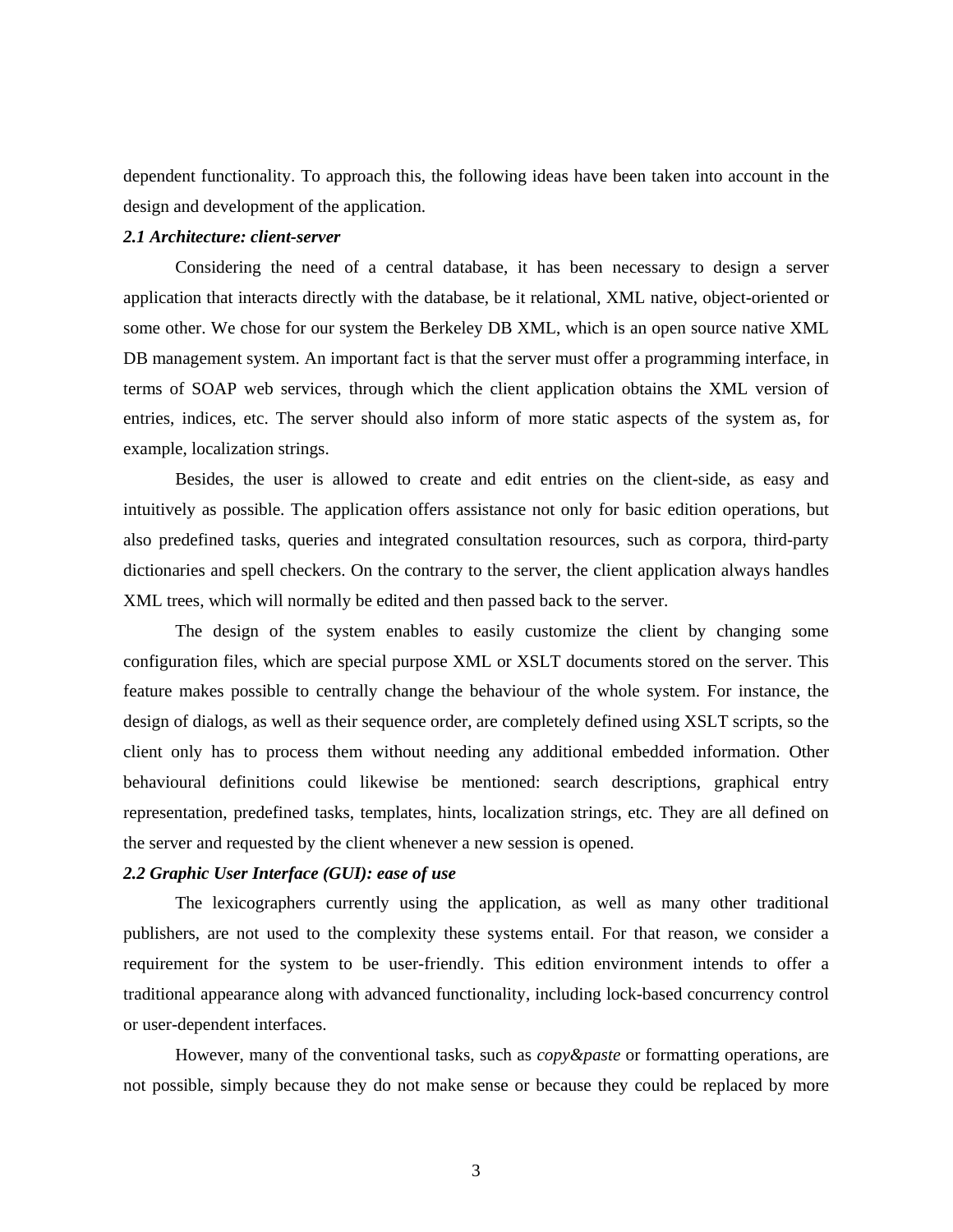sophisticated operations. For example, if the user wants to create a new sense, instead of manually copying and pasting an existing sense, it is more appropriate to use a predefined task that duplicates senses and updates the corresponding data, such as sense numbering.

The graphic interface has been divided into three main parts (see figures 1 and 2): the index, the edition tree and the entry preview.



Figure 1. GUI of the edition environment: editing an entry.

The index is used to enumerate the different available dictionaries and, of course, their entry list. You can open entries, either new or existing ones, and also perform advanced search queries, each of them conveniently dialog-assisted.

The edition tree is the only component that enables modifying the entry content. Every open entry has an associated tab page and its content is represented, as has been said, in a tree structure, depending on the representation defined by the server. Lexicographers can create, delete or change tree nodes, and they will always have a context-dependent task list. This list is built from the meta-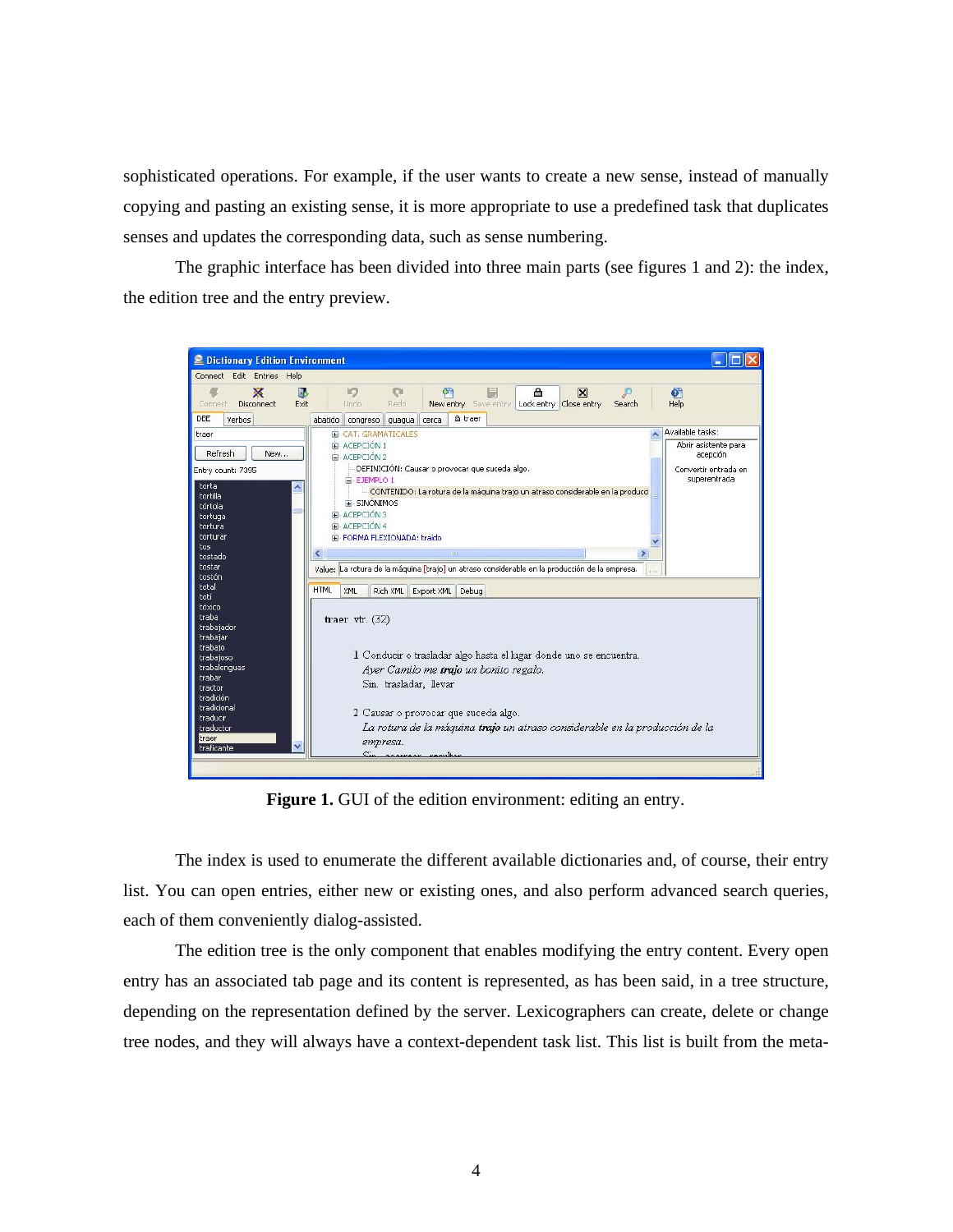information defined by an intermediate but internal XML tree, which also defines colours, types, permissions, etc.

Any changes made to the entry are immediately shown on screen, following a WYSIWYG strategy, so the lexicographers can always preview the final result. For that reason, at the bottom of the window there is a window that supports HTML, used to properly render the updated entry XML.

| <b>E</b> Dictionary Edition Environment                                                                   |                                                                                                                                              |                                                         |                                                |                       |                                                                              |  |
|-----------------------------------------------------------------------------------------------------------|----------------------------------------------------------------------------------------------------------------------------------------------|---------------------------------------------------------|------------------------------------------------|-----------------------|------------------------------------------------------------------------------|--|
| Connect Edit Entries Help                                                                                 |                                                                                                                                              |                                                         |                                                |                       |                                                                              |  |
| ×<br>b.<br>Disconnect<br>Exit<br>Connect<br>Verbos<br><b>DBE</b>                                          | 10<br>$\alpha$<br>Redo<br>Undo<br>jicotea xenofobia<br>melón                                                                                 | $\sigma$<br>New entry Save entry<br>kilómetro<br>4-amar | 合<br>E<br>Lock entry Close entry<br>△ 17-jugar | ₽<br>⊠<br>Search      | $\overline{\mathbf{c}}$<br>Help                                              |  |
| 17-jugar                                                                                                  | <b>EI MODELO VERBAL</b>                                                                                                                      |                                                         |                                                |                       | Available tasks:                                                             |  |
| Refresh<br>New<br>Entry count: 79<br>1-estar<br>$\triangle$<br>2-haber<br>3-ser<br>4-amar-<br>5-rehelarse | INFINITIVO<br>INFINITIVO COMPUESTO<br>GERLINDIO<br>GERUNDIO COMPUESTO<br>INDICATIVO<br><b>E</b> -INDICATIVO<br><b>ELSUBJUNTIVO</b><br>Value: |                                                         |                                                |                       | Abrir asistente para<br>$\lambda$<br>modelo<br>Generar tiempos<br>compuestos |  |
| 6-acercar                                                                                                 |                                                                                                                                              |                                                         |                                                | $\bar{Y}$ ) $\bar{Y}$ |                                                                              |  |
| 7-albergar                                                                                                | <b>HTML</b><br>Rich XML<br>XML                                                                                                               | Export XML<br>Debua                                     |                                                |                       |                                                                              |  |
| 8-abrazar                                                                                                 |                                                                                                                                              |                                                         |                                                |                       |                                                                              |  |
| 9-comenzar<br>10-acertar<br>11-fregar                                                                     |                                                                                                                                              | <b>INDICATIVO</b>                                       |                                                |                       | <b>SUBJUNTIVO</b>                                                            |  |
| 12-negarse<br>13-contar                                                                                   | $[17]$ jugar                                                                                                                                 | Presente                                                | Antepresente                                   | <b>Presente</b>       | Antepresente                                                                 |  |
| 14-colgar<br>15-revolcar                                                                                  | yo                                                                                                                                           | juego                                                   | he jugado                                      | juegue                | haya jugado                                                                  |  |
| 16-almorzar<br>17-jugar<br>18-averiguar                                                                   | tú                                                                                                                                           | juegas                                                  | has jugado                                     | juegues               | hayas jugado                                                                 |  |
| 19-errar<br>20-dar                                                                                        | usted                                                                                                                                        | juega                                                   | ha jugado                                      | <i>pegue</i>          | haya jugado                                                                  |  |
| 21-andar<br>22-achuar                                                                                     | él/ella                                                                                                                                      | juega                                                   | ha jugado                                      | juegue                | haya jugado                                                                  |  |
| 23-temer<br>24-atreverse<br>25-corromper                                                                  | nosotros/nosotras                                                                                                                            | jugamos                                                 | hemos jugado                                   | juguemos              | hayamos jugado                                                               |  |
| 26-romper                                                                                                 | (vosotros/vosotras)                                                                                                                          | (jugáis)                                                | (habéis jugado)                                | (juguéis)             | (hayáis jugado)                                                              |  |

**Figure 2.** GUI of the edition environment: editing a verb model.

In addition, every interesting HTML element is hyperlinked and can be used to find the corresponding node in the edition tree. More precisely, when a hyperlinked word is clicked, the associated tree node is found and selected in the edition tree, enabling to immediately perform any changes if wanted. This feature has been proven to be very useful for early users, since the rendering format can be exactly or closely similar to other previous styles. For example, the XSLT stylesheet used in the DBE was easily adapted, just adding some lines, successfully achieving the exact appearance of the electronic version of the dictionary.